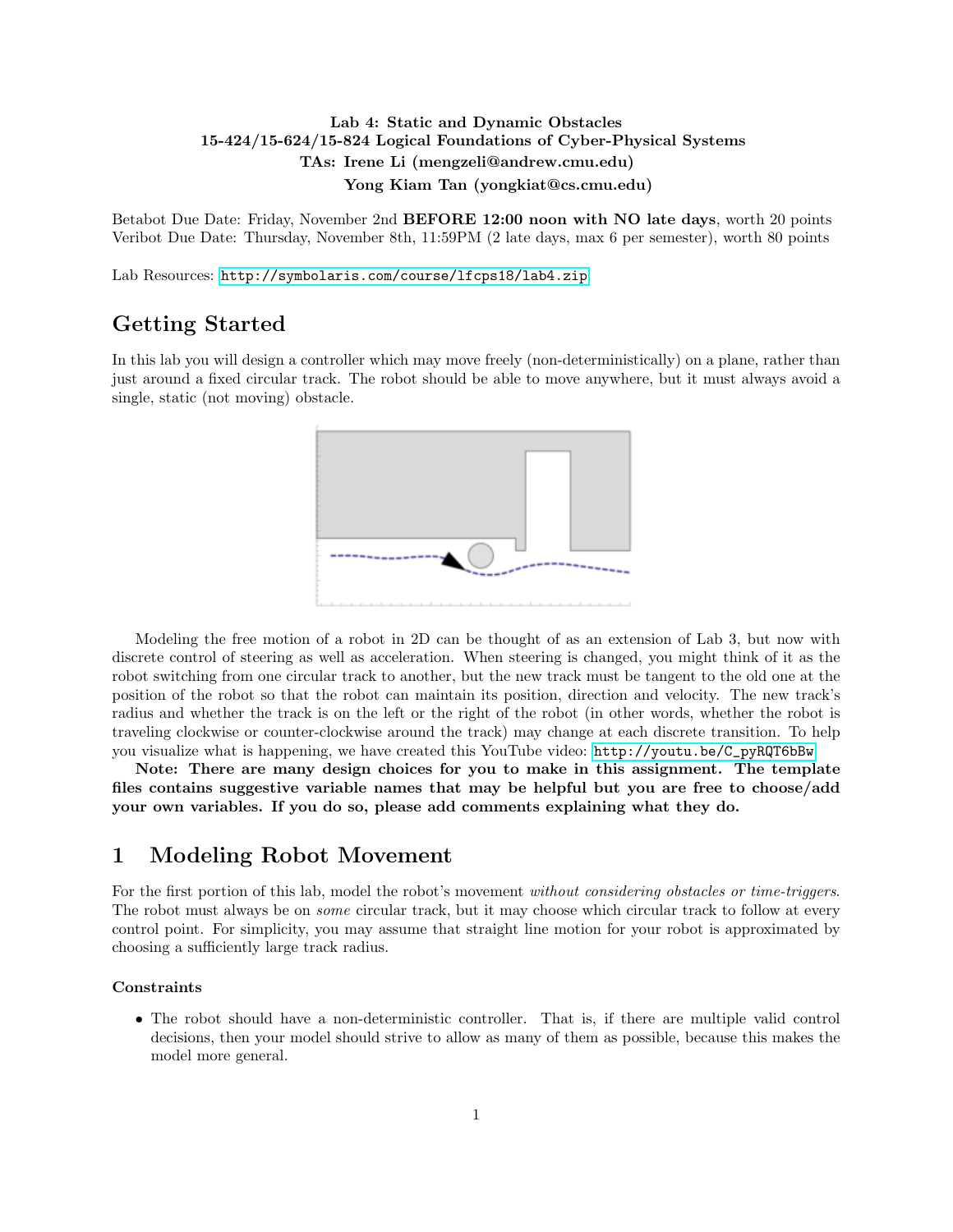- You may not have discrete changes in the position, direction, or linear velocity of the robot (or any other variable which would implicitly cause such a discrete change), because that would not be faithful to physics.
- The bounds on acceleration and braking for your controlled robot are  $A > 0$  and  $-B < 0$  respectively.
- You should discretely control the track radius and acceleration of the robot. You should allow switching between clockwise and counter-clockwise motion by switching between positive and negative track radius.
- The robot should always have a non-zero turning radius (i.e., it should not spin in place).

### Suggestions and hints

- Using quarded non-deterministic assignments like var:=\*; ?(P(var)) will be very useful in this problem. You may use it to choose the radius *trackr* of the conceptual "track" that the robot is moving on.
- As with earlier labs, make sure that your robot always has some control choice, i.e., the guards are exhaustive.
- You may find the functions  $max(x, y)$  and  $abs(x)$  of use in this assignment. While these exist in KeYmaera X, they do not always perform reliably, especially with QE. We recommend that you get rid of these functions in your proofs if you get stuck.

### Submission Instructions

- 1. (Betabot). Fill in the missing parts of the provided template to model the situation described above. Write a corresponding safety property (i.e., the robot stays on the chosen track for every control cycle). Submit this file as L4Q1.kyx.
- 2. (Veribot). Use KeYmaera X to prove that your model is safe. Submit the resulting proof archive as L4Q1.kya.

# 2 Static Obstacle and Time-triggering

In this part of the lab you will add a static obstacle and a time-triggered controller to your model.

### Constraints

- All constraints from Part 1 still apply.
- The robot should still have a non-deterministic controller (i.e., it should be able to drive anywhere that does not cause it to come too close to the obstacle).
- The controller should be time-triggered.
- Your robot now has a shape, which can be over-approximated by a circle of radius  $r > 0$ .
- The obstacle can also be over-approximated by a circle of radius  $r \text{o} ar > 0$ .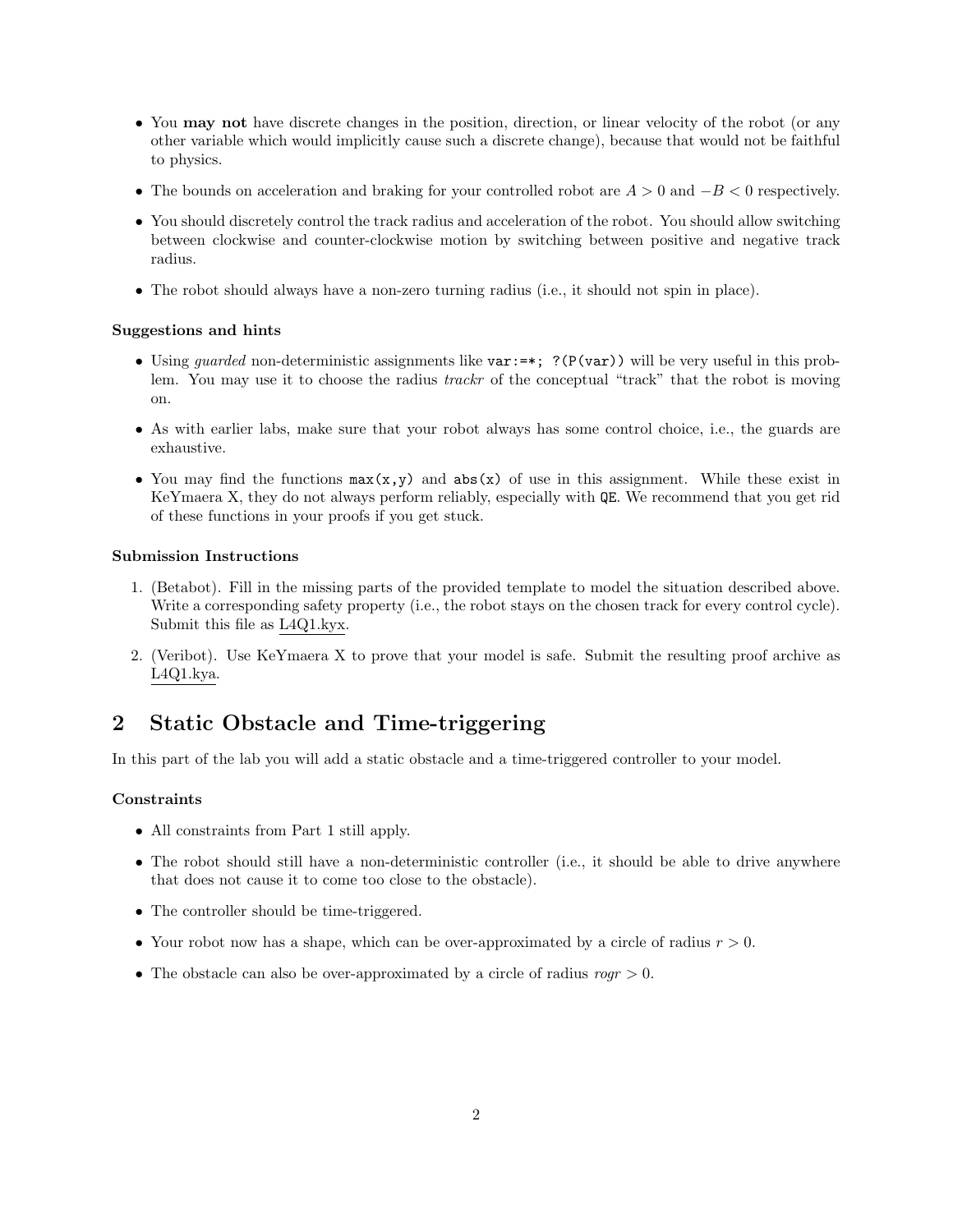#### Suggestions and Hints

- All the hints from Part 1 are still relevant.
- We recommend that you start with a simple model that uses braking to enforce safety but leaves steering entirely non-deterministic. In other words, your safety argument should not care about your steering decisions at all.

As with Lab 3, this is a tradeoff between efficiency and easy of proof. A controller that uses steering to provide safety would be more efficient, but much harder to verify due to the difficulty of reasoning about curved paths.

Only move on to more complex controllers once you are confident of the proof for this (simpler) controller.

• You may also simplify your model by using an infinitesimal point  $(x, y)$  to represent the position of your robot and another infinitesimal point  $(rogx, rogy)$  for the position of the obstacle **provided** you ensure that the two never get within a symbolic *buffer* distance of each other.

#### Submission Instructions

- 1. (Betabot). Fill in the missing parts of the provided template to model the hybrid program above and verify that it is safe. Submit this file as L4Q2.kyx.
- 2. (Veribot). Use KeYmaera X to prove that your hybrid program is safe. Submit the resulting proof archive as L4Q2.kya.

# 3 Dynamic Obstacle

This exercise is identical to the above, except that the obstacle is now a *roque-bot* which drives around with constant velocity rather than a stationary obstacle. Here are some extra rules for this problem:

- Your robot should never turn with a turning radius of magnitude less than  $min \geq 0$  (i.e., it cannot turn too sharply).
- The rogue-bot drives at constant speed  $roqv > 0$  in a fixed direction.

#### Submission Instructions

- (Veribot). Find a controller that you can convince yourselves is safe and model it. You only have to submit the L4Q3.kyx file. You do not need to prove this!
- (Veribot). Bonus: Prove it and submit the proof archive as L4Q3.kya.
- (Veribot). Question: What if your robot has a top speed that is less than  $roqv?$  Or, if instead of moving on an unbounded 2D plane your robot is constrained to a bounded space? In these cases, it can be very difficult to ensure that your robot never collides with the obstacle. For example, if the rogue bot was driving at high speed directly towards your robot, then your robot might not even have enough time to get out of the way!

In lab4.txt, propose and discuss a few possible safety properties for these two new scenarios which, if proved, would guarantee that your robot still exhibits reasonable behavior even in the presence of unreasonable obstacles. What are the pros and cons of each of your proposed safety properties?